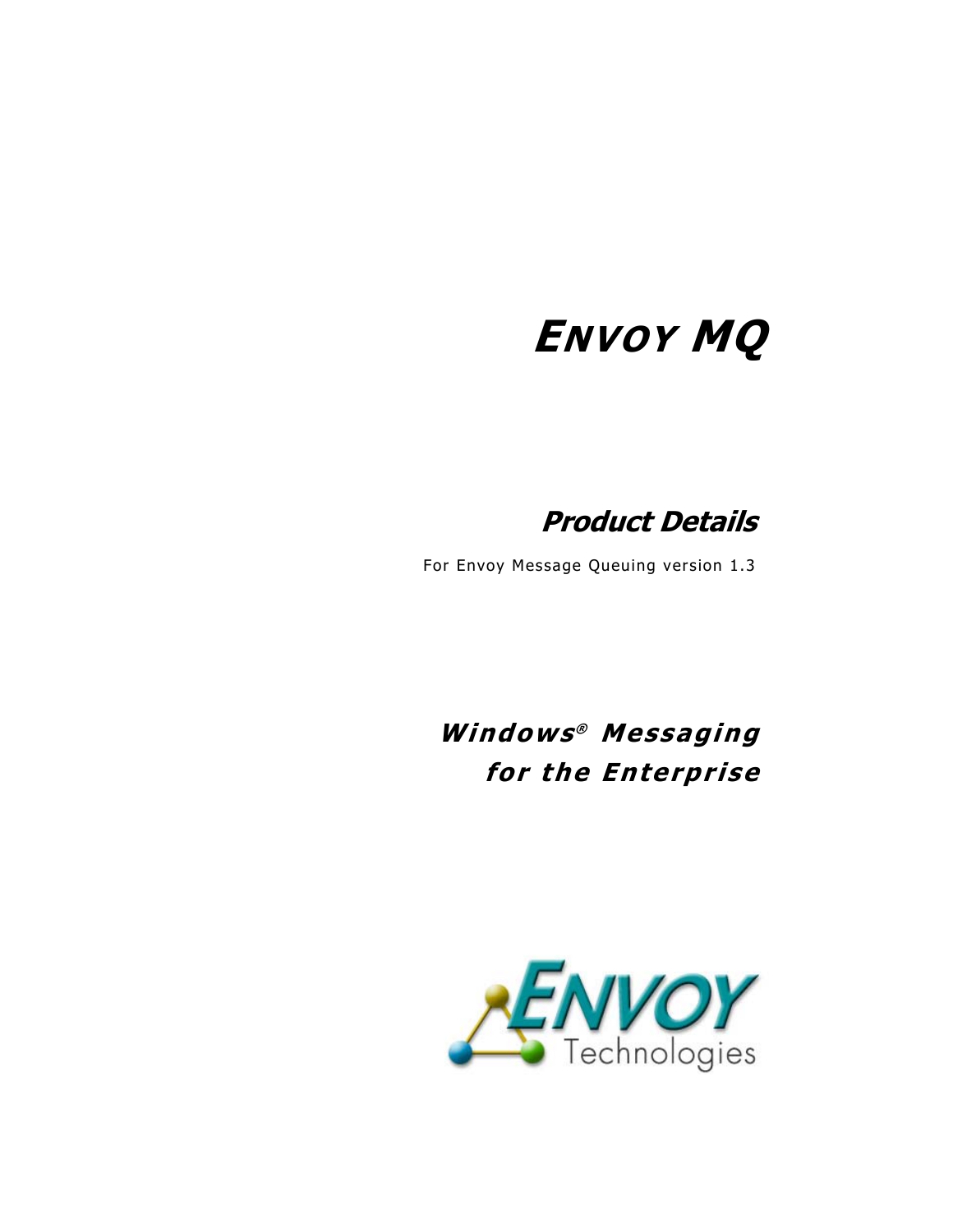# **OVERVIEW**

The Windows 2000 operating systems provide comprehensive internet and application services and were built on the strengths of Windows NT Server 4.0 by delivering increased reliability, availability, scalability, and interoperability options.

Microsoft is committed to ensuring that the Windows platform works with other key platforms and systems in the heterogeneous computing environment of its customers.

Envoy Technologies Inc. provides Envoy Message Queuing (Envoy MQ) — the Simple, reliable, cost effective Windows messaging solution for the enterprise.

Envoy Message Queuing is Microsoft's only recommended implementation of MSMQ on non-Microsoft operating system platforms.

While MSMQ focuses on the Windows platforms, Microsoft recognizes the value of MSMQ interoperability with other key Platforms.

To that end, Envoy Technologies provides the Envoy Message Queuing Connector (Envoy MQC) that runs on the Windows 2000 platform. This connector enables Windows-based MSMQ Applications to send and receive MSMQ messages to non-Windows Envoy MQ applications.

Envoy Message Queuing extends full MSMQ functionality from its native Windows environment to encompass the full range of non-Windows operating systems, including Solaris, HP-UX, AIX, Linux, Tru64 Unix, SCO Uniware, VMS (VAX and Alpha), OS/400, HPe3000 MPE/iX, Tandem Guardian and OS/390.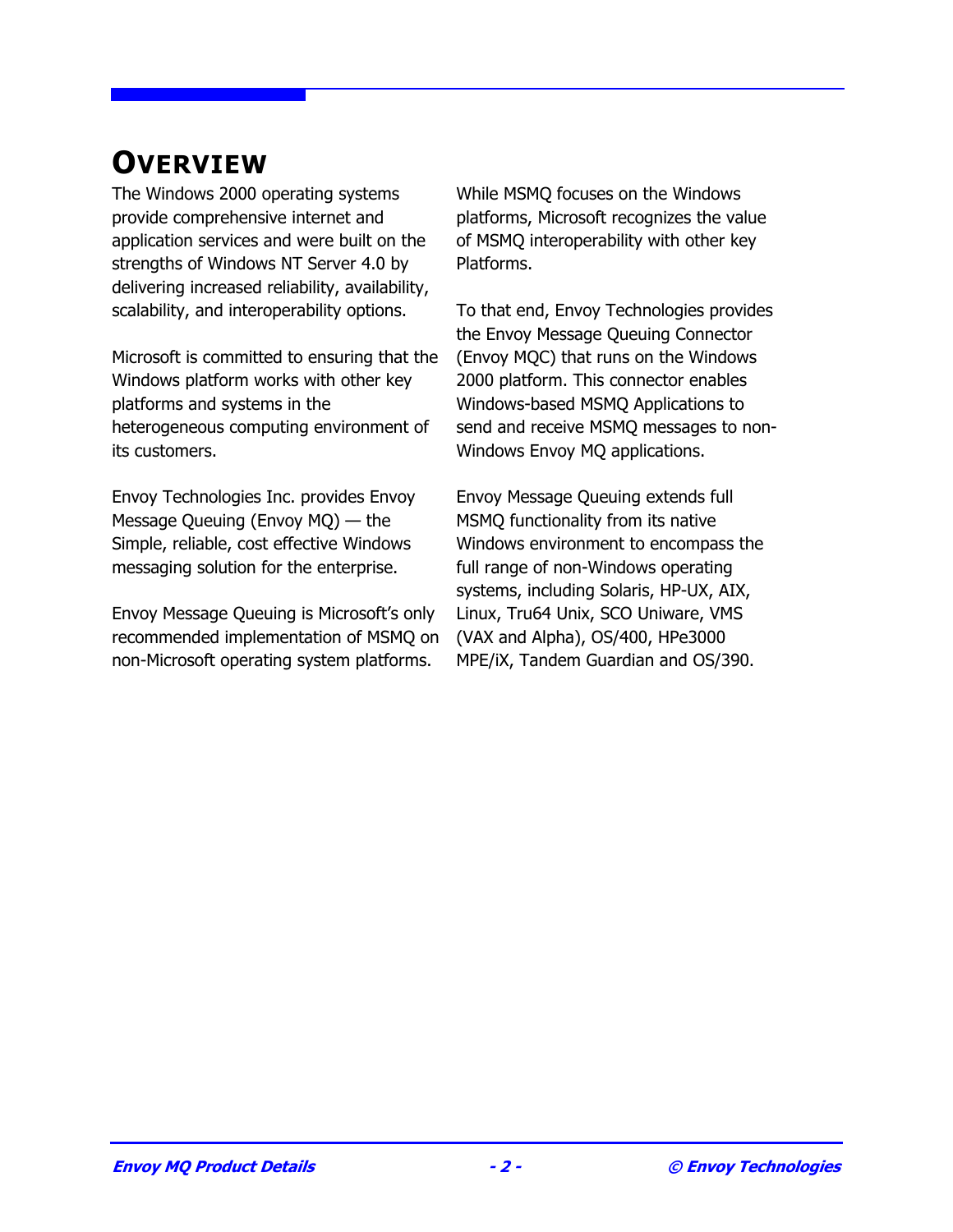#### **SIMPLICITY**

Microsoft has set the standard for delivering easy to use development tools and technologies for building powerful applications; Envoy extends this simple approach to cross-platform application development with Envoy Message Queuing (Envoy MQ).

| <b>Simple MSMQ</b><br>Programming<br><b>Interface</b> | Envoy MQ programming is performed through the standard<br>Microsoft MSMQ API, primarily through five simple MSMQ<br>functions (open, close, send, receive, and locate). Envoy MQ<br>delivers its advanced message queuing benefits without<br>complex network-level programming.                                                                                                          |
|-------------------------------------------------------|-------------------------------------------------------------------------------------------------------------------------------------------------------------------------------------------------------------------------------------------------------------------------------------------------------------------------------------------------------------------------------------------|
| <b>Object Model</b>                                   | Envoy MQ provides a queuing object model that implements a<br>convenient and full-featured application programming interface<br>(API) to MSMQ features. Such support makes it easy to access<br>the MSMQ API from popular object-oriented programming<br>languages such C++ and Java. This makes the Envoy MQ<br>environment easy to use and accessible to a wide range of<br>developers. |
| <b>Protocol</b><br><b>Independence</b>                | From a programming perspective, all Envoy MQ functions and<br>features are completely protocol-independent. This greatly<br>simplifies programming because developers never have to be<br>aware of protocol translation or bridging issues.                                                                                                                                               |
| <b>Platform</b><br><b>Independence</b>                | The MSMQ programming model is preserved even when an<br>application is spread over a network of heterogeneous computer<br>platforms. The portable MSMQ API provides for immediate<br>source code portability between dissimilar platforms. The<br>messaging portion of an application need only be written once.                                                                          |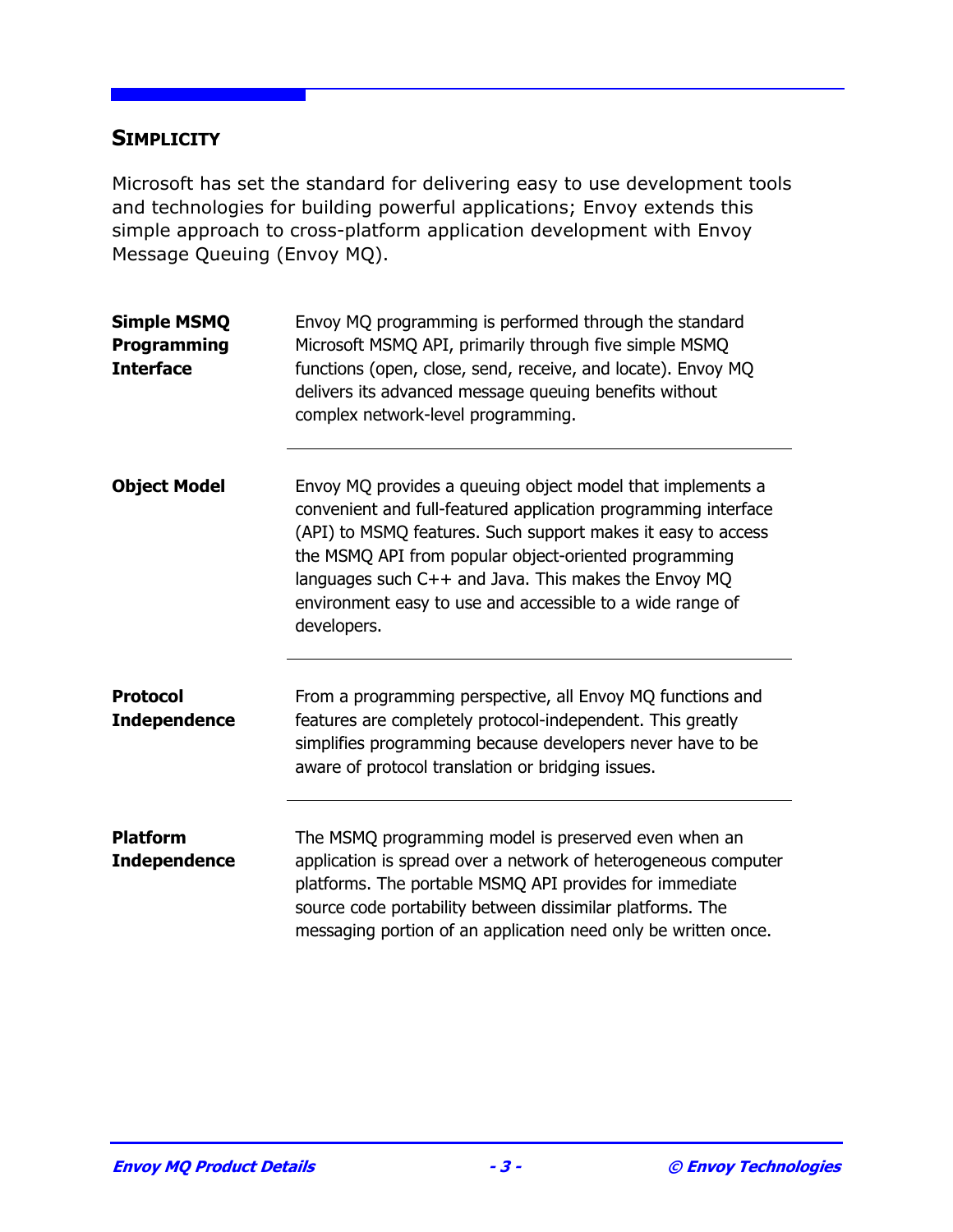#### **RELIABILITY**

Business integration solutions are comprised of many applications and business systems running on many computers. Message queuing "guarantees" that information sent from one application will arrive at its destination, regardless of network or system failures.

| <b>Reliable, Resilient</b><br><b>Message Delivery</b> | Envoy MQ uses sophisticated techniques such as sliding<br>window protocols and recoverable storage to deliver<br>messages. This lets developers focus on business logic and<br>not on sophisticated communications programming.                                                                              |
|-------------------------------------------------------|--------------------------------------------------------------------------------------------------------------------------------------------------------------------------------------------------------------------------------------------------------------------------------------------------------------|
| <b>One Time, In Order</b><br><b>Message Delivery</b>  | Envoy MQ makes sure that messages are delivered exactly<br>one time, and that messages are delivered in the order that<br>they were sent. This prevents many different kinds of<br>problems that can occur within receiving applications such<br>as duplicated orders and overdrawn accounts or inventories. |
| <b>Transaction Support</b>                            | Application developers can bundle groups of messaging<br>operations as a single logical unit of work (for example,<br>internal transaction). Transaction support enables Envoy MQ<br>operations to be committed or aborted while preserving<br>data integrity.                                               |
| <b>Automatic Message</b><br><b>Journaling</b>         | Envoy MQ can make journal copies of all messages sent or<br>received by applications. Journals provide audit trails and<br>simplify recovery from many types of failure.                                                                                                                                     |
| <b>Notification Services</b>                          | Envoy MQ can notify sending applications that messages were<br>(or were not) received and processed correctly. Sending<br>applications then know when they can treat messages as<br>delivered or take corrective action when failures occur.                                                                 |
| <b>Message Priority</b><br><b>Support</b>             | The MSMQ API enables applications to assign priorities to<br>messages and queues. Envoy MQ routes and delivers<br>messages in order of priority. Priorities make it easy for<br>applications to process important requests first when there is<br>a backlog.                                                 |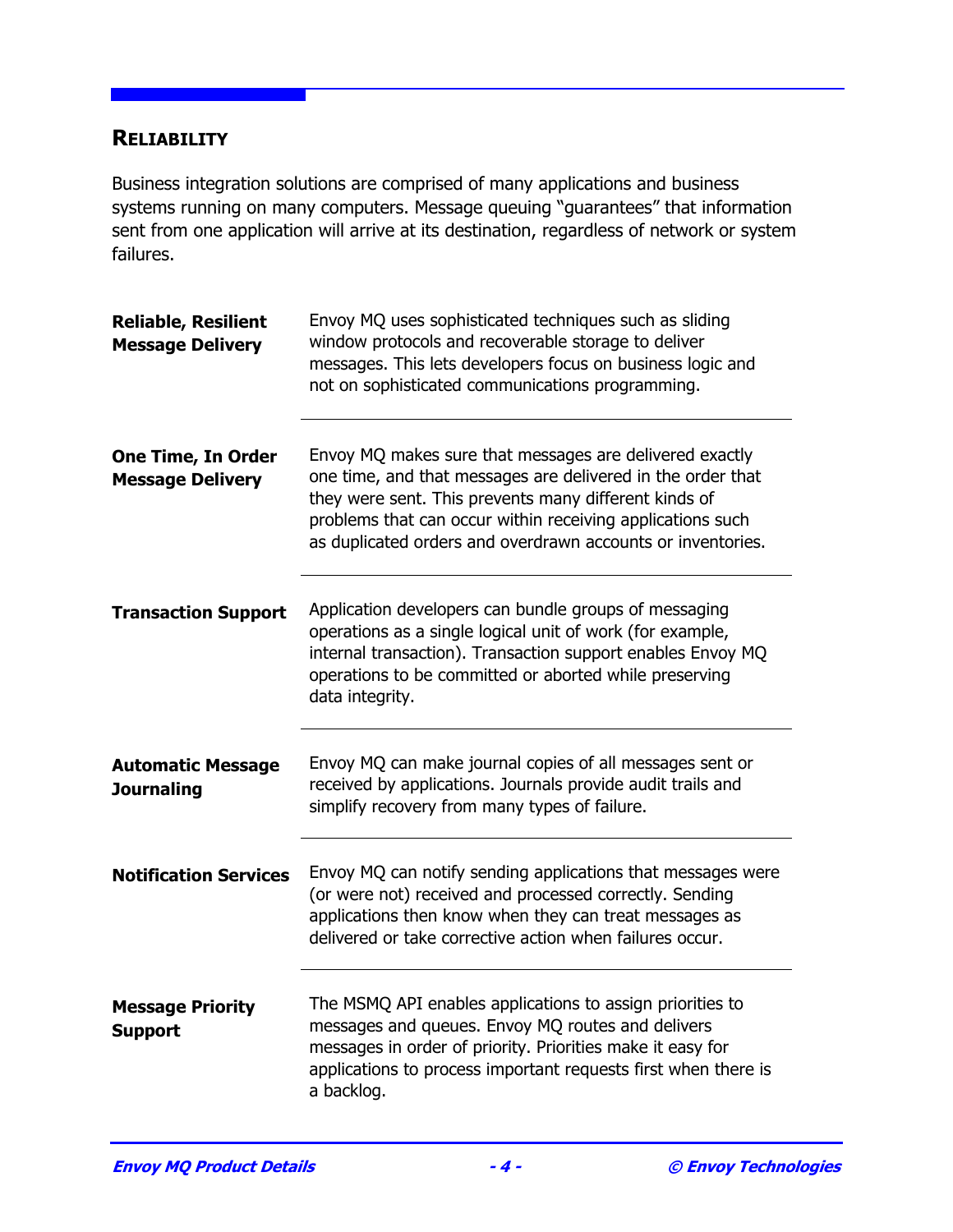#### **INTEROPERABILITY**

Microsoft is committed to ensuring that the Windows platform works with other key platforms and systems in the heterogeneous computing environment of its customers. Envoy Message Queuing provides asynchronous interoperability between Windows and non-Windows applications.

| <b>Envoy's Message</b><br><b>Queuing Connector</b>                      | Envoy Technologies provides the Message Queuing Connector<br>(MQC) for the Windows 2000 platform. This connector enables<br>MSMQ applications to send and receive MSMQ messages to<br>non-Windows Envoy MQ applications.                                                                                                                                                                  |
|-------------------------------------------------------------------------|-------------------------------------------------------------------------------------------------------------------------------------------------------------------------------------------------------------------------------------------------------------------------------------------------------------------------------------------------------------------------------------------|
| <b>Heterogeneous</b><br><b>Platform Support</b>                         | Envoy MQ extends full MSMQ functionality from its native<br>Windows environment to encompass the full range of non-<br>Windows operating systems including: Solaris, HP-UX, AIX,<br>Linux, Tru64 Unix, HPe3000 MPE/iX, VMS (VAX and Alpha),<br>Tandem Guardian, OS/400 and OS/390, providing complete<br>and seamless MSMQ messaging interoperability between all<br>supported platforms. |
| <b>Seamless Interface</b><br>with Windows NT<br><b>MSMQ Environment</b> | Envoy MQ supports a unified MSMQ application messaging<br>environment across Windows NT based MSMQ applications<br>and applications on non-Windows platforms from the smallest<br>PC workstation through UNIX middle tier nodes up to<br>large-scale MVS systems.                                                                                                                         |
| <b>Optimized for</b><br><b>Native Platform</b>                          | Envoy MQ implements MSMQ environments on supported<br>Platforms by fully leveraging each platform's underlying<br>System services. This guarantees Envoy MQ's high<br>performance and robust characteristics.                                                                                                                                                                             |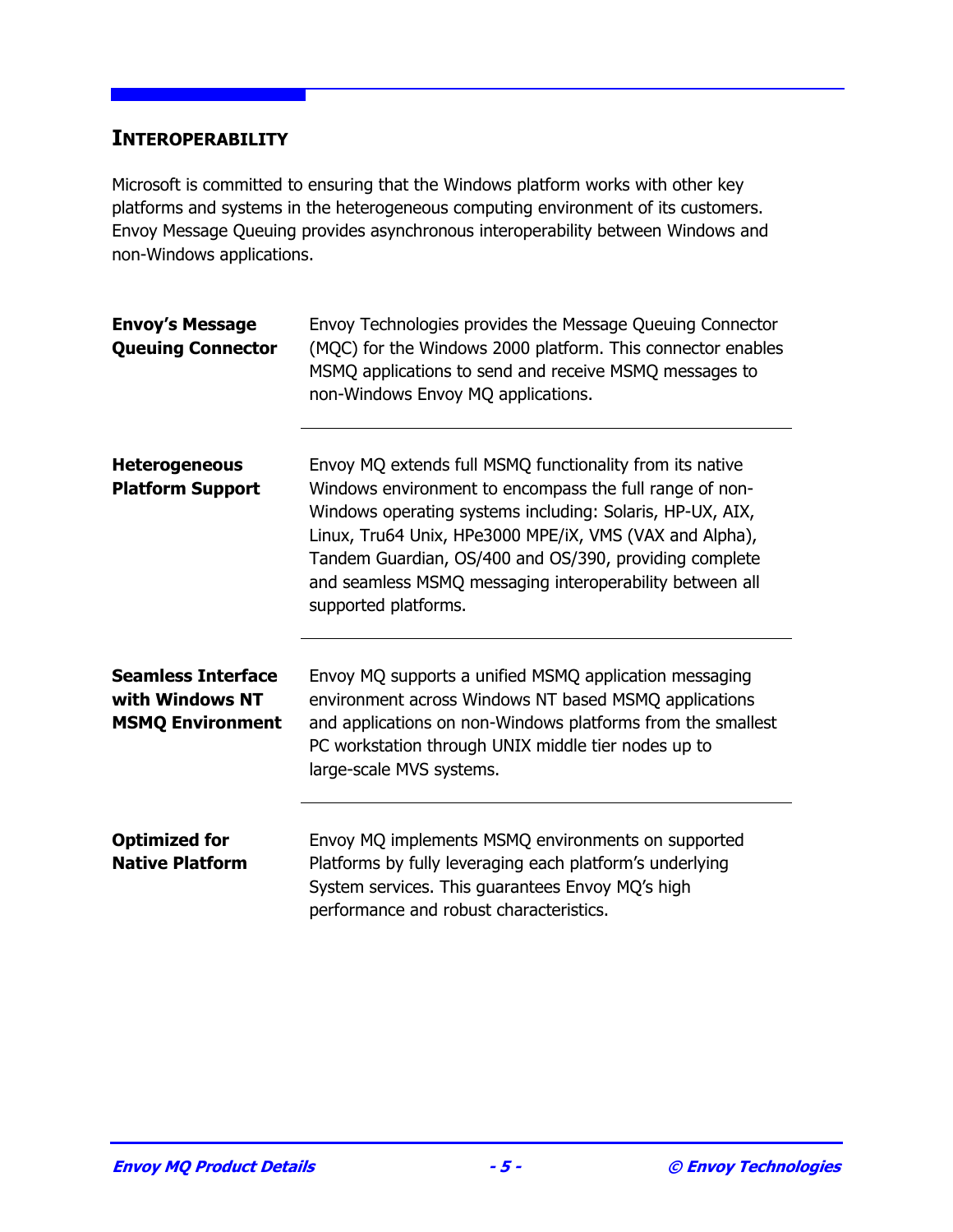#### **MANAGEMENT CAPABILITY**

For an organization to implement a robust business integration solution, they must be able to manage and monitor the run-time environments so that system failures, overloads or problems can be quickly diagnosed and repaired. Envoy Message Queuing is shipped shrink-wrapped with tools for monitoring and management of the messaging infrastructure.

| Hierarchical,<br><b>Directory Service</b><br><b>Based Architecture</b> | Envoy MQ keeps track of all MSMQ management objects<br>dynamically (such as machines and queues) using MSMQ's<br>centralized directory service. This improves scalability because<br>administrative operations, such as adding machines or moving<br>queues, can be performed centrally and do not require making<br>changes to individual machine configurations.                        |
|------------------------------------------------------------------------|-------------------------------------------------------------------------------------------------------------------------------------------------------------------------------------------------------------------------------------------------------------------------------------------------------------------------------------------------------------------------------------------|
|                                                                        | In addition, applications on any machine within an MSMQ<br>enterprise can send messages to an application on any other<br>machine without requiring channels or routes to be pre-<br>configured. This dramatically improves scalability by<br>eliminating the inevitable exponential increase in management<br>tasks that occur when the total number of connected<br>machines increases. |
| <b>MMC Snap-In</b><br><b>Management</b><br><b>Console</b>              | Envoy MQ also comes packaged with the Envoy Explorer, a<br>Microsoft Management Console (MMC) snap-in that allows an<br>administrator to monitor a cross-platform messaging network                                                                                                                                                                                                       |

from the familiar Windows interface.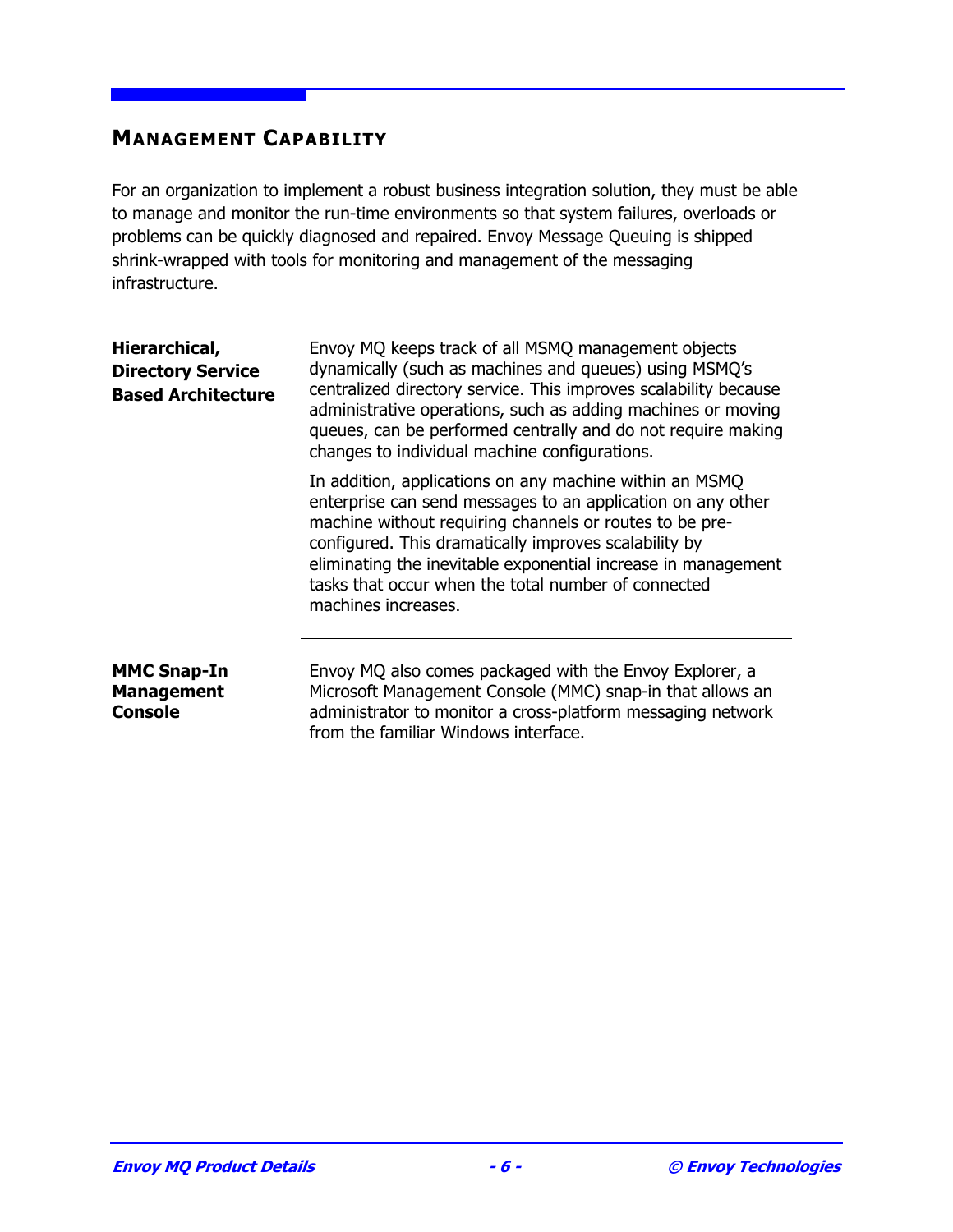### **LOW TOTAL COST OF OWNERSHIP**

Total cost of ownership (TCO) includes budgeted costs (like hardware and software costs) and unbudgeted costs (like end-user training, management and downtime). Successful business integration solutions achieve low total cost of ownership and clear return on investment.

Overall, Envoy Message Queuing and MSMQ are easy to use and provide low TCO to organizations looking to build business integration solutions.

| <b>Cost effective</b> | Following the Microsoft model, Envoy has priced Envoy MQ in                                                                                                                                                                                                                                                                                                      |
|-----------------------|------------------------------------------------------------------------------------------------------------------------------------------------------------------------------------------------------------------------------------------------------------------------------------------------------------------------------------------------------------------|
| messaging solution    | order for it to be a very cost effective messaging solution on                                                                                                                                                                                                                                                                                                   |
| on all non-Windows    | all supported platforms, including UNIX, VMS, HPe3000 and                                                                                                                                                                                                                                                                                                        |
| <b>Platforms</b>      | even large mainframe platforms as AS/400, Tandem and MVS.                                                                                                                                                                                                                                                                                                        |
| <b>Add-On Tools</b>   | Both Envoy and Microsoft provide a basic management tool at<br>no additional cost that allows customers to install and<br>implement message queuing systems quickly and easily. This<br>approach is in contrast to the competing message queuing<br>systems that require expensive third-party management tools<br>even for the most basic monitoring functions. |